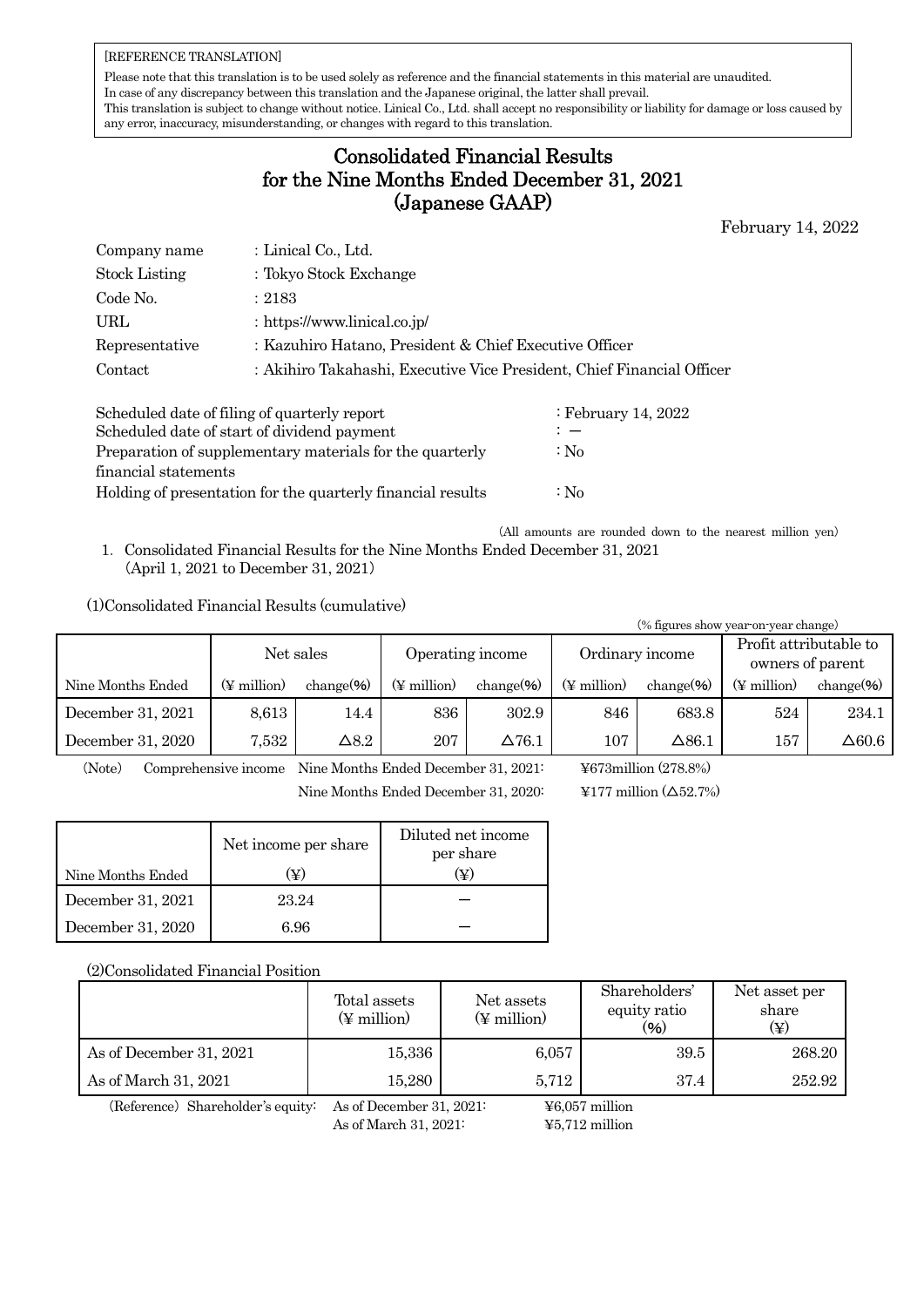## 2.Dividends

|                                            | Annual dividends per share $(\nabla)$ |                 |                 |                    |       |  |  |  |
|--------------------------------------------|---------------------------------------|-----------------|-----------------|--------------------|-------|--|--|--|
|                                            | 1st Quarter End                       | 2nd Quarter End | 3rd Quarter End | Fiscal<br>Year End | Total |  |  |  |
| Year Ended March 31, 2021                  |                                       | 0.00            |                 | 14.00              | 14.00 |  |  |  |
| Year Ending March 31, 2022                 |                                       | 0.00            |                 |                    |       |  |  |  |
| Year Ending March 31,<br>$2022$ (Forecast) |                                       |                 |                 | 14.00              | 14.00 |  |  |  |

(Note) Change in the dividend forecast from the most recent announcement: No

3.Forecast of Consolidated Financial Result for the Year Ending March 31, 2022

(April 1, 2021 to March 31, 2022)

|           |                              | (% figures show year-on-year change) |                  |      |  |
|-----------|------------------------------|--------------------------------------|------------------|------|--|
|           | Net sales                    |                                      | Operating income |      |  |
|           | $(\frac{1}{2}$ million)<br>% |                                      | (¥ million)      | %    |  |
| Full year | 10,700                       | 4.1                                  | 683              | 50.6 |  |

The forecast of Ordinary income and Profit attributable to owners of parent are undetermined since there are many uncertain factors such as exchange rate fluctuations.

(Note) Change in forecasts of consolidated financial results from the most recent announcement: No

※ Notes

|  |                                                            |  | (1) Changes in significant subsidiaries during the period (changes in specified |  | $\Delta$ No |
|--|------------------------------------------------------------|--|---------------------------------------------------------------------------------|--|-------------|
|  | subsidiaries that caused changes in scope of consolidation |  |                                                                                 |  |             |

| New:       | (Company Name) |  |
|------------|----------------|--|
| Exclusion: | (Company Name) |  |

(2)Adoption of accounting methods specific to the preparation of quarterly consolidated financial statements :No

(3)Changes in accounting policies, accounting estimates and restatements

| 1) Changes in accounting policies resulting from the revision of the accounting | $\cdot$ Yes |
|---------------------------------------------------------------------------------|-------------|
| standards and other regulations                                                 |             |
| 2) Changes in accounting policies other than 1)                                 | : No        |
| 3) Changes in accounting estimates                                              | : No        |
| 4)Restatements                                                                  | : No        |

(4)Number of issued shares (Common share)

(a)Number of issued shares at the end of the period (including treasury shares)

| As of December 31, 2021<br>As of March 31, 2021        | $: 24,740,000$ shares<br>$: 24,740,000$ shares |
|--------------------------------------------------------|------------------------------------------------|
| (b) Number of treasury shares at the end of the period |                                                |
| As of December 31, 2021                                | $: 2,153,564$ shares                           |
| As of March 31, 2021                                   | $: 2,153,564$ shares                           |
| (c) Average number of shares during the period         |                                                |
| Nine Months Ended December 31, 2021                    | $: 22,586,436$ shares                          |
| Nine Months Ended December 31, 2020                    | $: 22,586,510$ shares                          |
|                                                        |                                                |

\* This release is outside the scope of the external auditor's quarterly review procedure.

\* Explanation on appropriate use of forecast and other special items

This material contains business forecast and other forward-looking statements which are based on available information and certain assumptions that are considered reasonable at the time of preparation. Various factors may cause actual results, etc. to be materially different from those expressed in these forward-looking statements.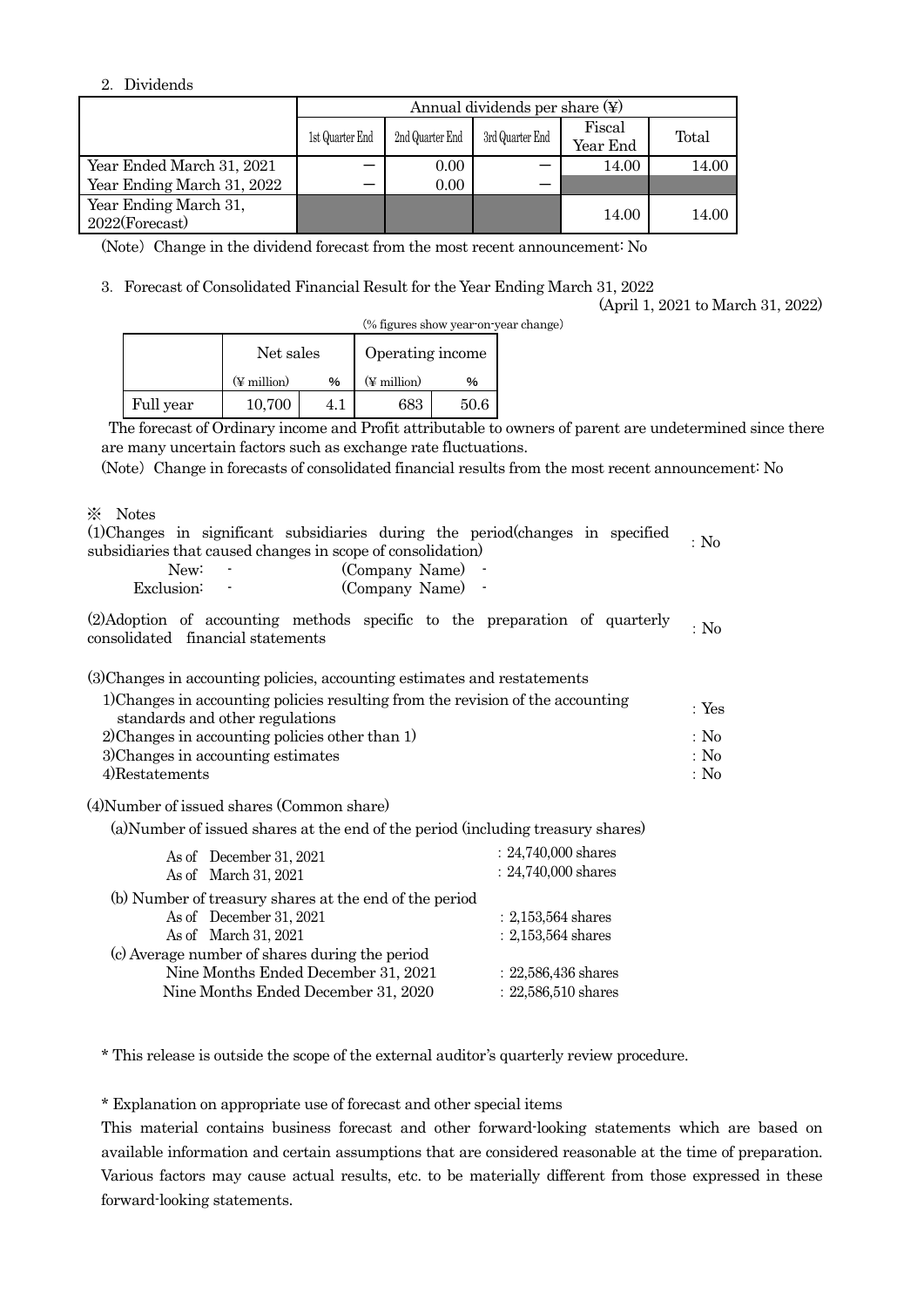|  | As of March 31, 2021 | As of December 31, 2021 |  |  |
|--|----------------------|-------------------------|--|--|
|--|----------------------|-------------------------|--|--|

| Assets                                  |                     |                     |
|-----------------------------------------|---------------------|---------------------|
| Current assets                          |                     |                     |
| Cash and deposits                       | 5, 084, 201         | 5, 557, 893         |
| Accounts receivable - trade             | 2, 982, 090         |                     |
| Accounts receivable - trade and contrac |                     | 3, 138, 747         |
| Prepaid expenses                        | 153, 407            | 199, 415            |
| Advances paid                           | 1, 183, 907         | 950, 163            |
| 0ther                                   | 355, 957            | 167, 304            |
| Allowance for doubtful accounts         | $\triangle$ 36, 850 | $\triangle$ 32, 870 |
| Total current assets                    | 9, 722, 712         | 9, 980, 653         |
| Non-current assets                      |                     |                     |
| Property, plant and equipment           | 701, 164            | 660, 998            |
| Intangible assets                       |                     |                     |
| Goodwill                                | 3, 463, 418         | 3, 308, 168         |
| 0ther                                   | 188, 469            | 162, 183            |
| Total intangible assets                 | 3, 651, 888         | 3, 470, 351         |
| Investments and other assets            |                     |                     |
| Investment securities                   | 294, 423            | 369,095             |
| Long-term prepaid expenses              | 4,368               | 6,027               |
| Guarantee deposits                      | 449, 803            | 436, 197            |
| Deferred tax assets                     | 456, 286            | 413, 119            |
| Total investments and other assets      | 1, 204, 882         | 1, 224, 440         |
| Total non-current assets                | 5, 557, 935         | 5, 355, 790         |
| Total assets                            | 15, 280, 647        | 15, 336, 444        |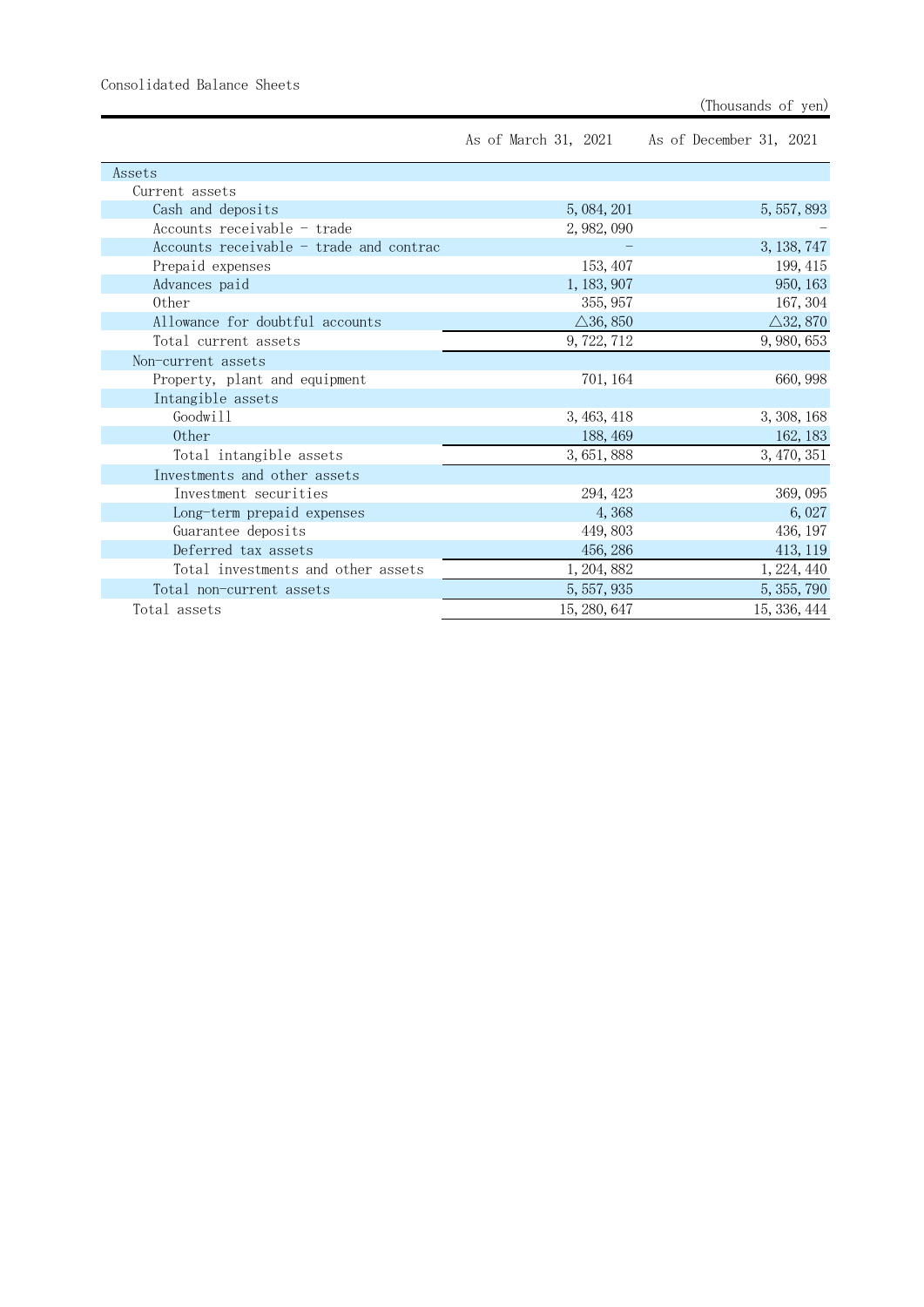Consolidated Balance Sheets

As of March 31, 2021 As of December 31, 2021

|                      | 211                             |
|----------------------|---------------------------------|
| 610,799              | 600,000                         |
| 539, 976             | 539, 976                        |
| 665, 588             | 679, 574                        |
| 455,003              | 411,898                         |
| 203, 409             | 78, 152                         |
| 38,793               | 47, 317                         |
| 1,909,343            | 2,092,502                       |
| 635, 639             | 766,670                         |
| 177, 114             | 104, 440                        |
| 98, 155              | 143, 362                        |
| 5, 333, 824          | 5, 464, 108                     |
|                      |                                 |
| 3,073,542            | 2,668,560                       |
| 468, 192             | 429, 339                        |
| 645,066              | 679, 511                        |
| 47,400               | 37, 204                         |
| 4, 234, 202          | 3, 814, 615                     |
| 9,568,027            | 9, 278, 724                     |
|                      |                                 |
|                      |                                 |
| 214,043              | 214,043                         |
| 6, 142, 987          | 6, 339, 391                     |
| $\triangle$ 657, 461 | $\triangle$ 657, 461            |
| 5,699,568            | 5, 895, 973                     |
|                      |                                 |
|                      |                                 |
|                      | 50, 357                         |
| $\triangle$ 1, 451   | 106, 334                        |
| 3, 418               | 5,054                           |
|                      |                                 |
|                      | 161, 747                        |
|                      | 6, 057, 720                     |
| 15, 280, 647         | 15, 336, 444                    |
|                      | 11,084<br>13,052<br>5, 712, 620 |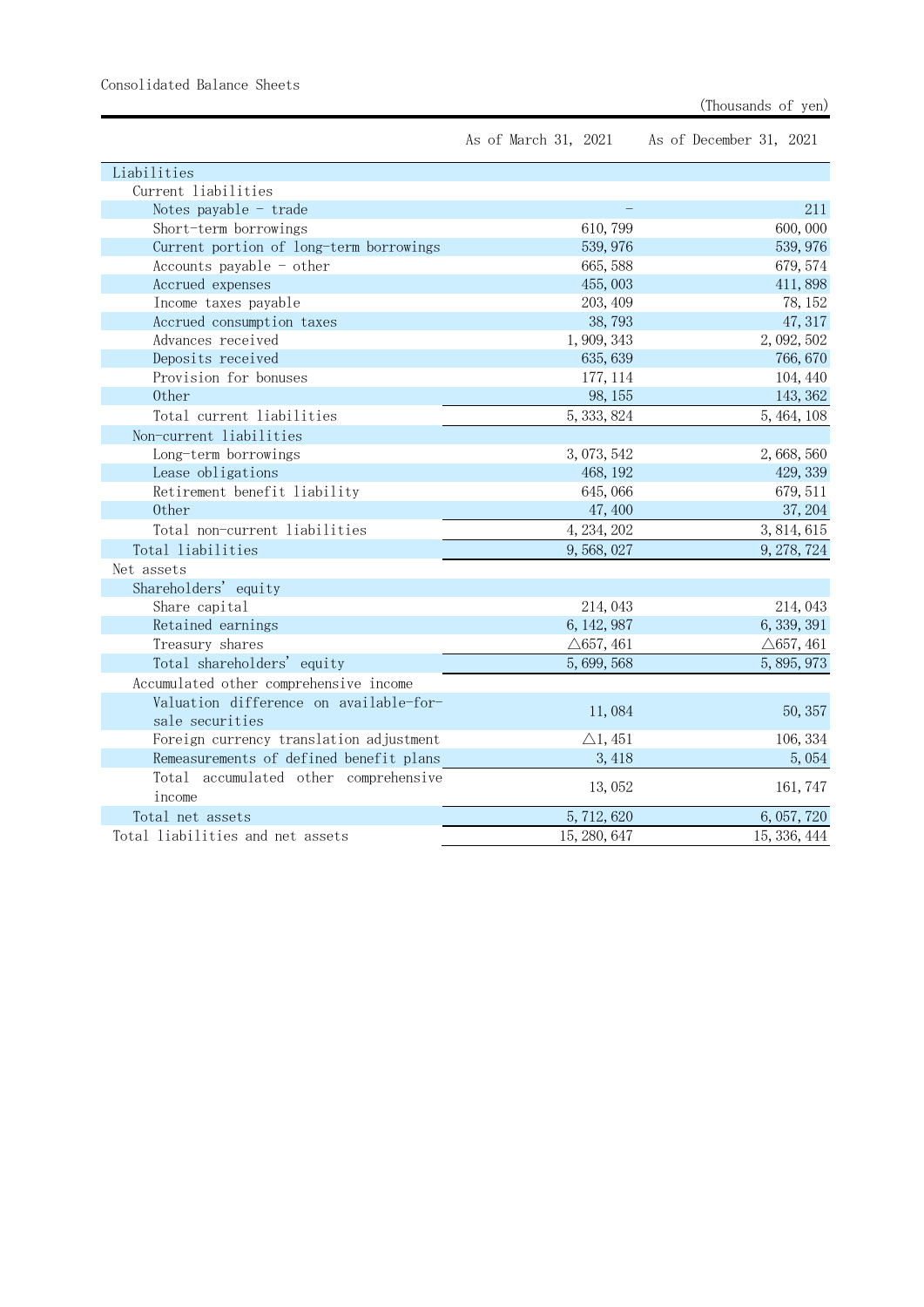| Consolidated statements of income (cumulative) |  |
|------------------------------------------------|--|
|------------------------------------------------|--|

|                                              | Nine months ended<br>December 31, 2020 | Nine months ended<br>December 31, 2021 |
|----------------------------------------------|----------------------------------------|----------------------------------------|
| Net sales                                    | 7,532,256                              | 8, 613, 651                            |
| Cost of sales                                | 5, 552, 087                            | 5, 934, 911                            |
| Gross profit                                 | 1,980,168                              | 2,678,739                              |
| Selling, general and administrative expenses | 1,772,515                              | 1,842,072                              |
| Operating profit                             | 207,653                                | 836, 666                               |
| Non-operating income                         |                                        |                                        |
| Interest income                              | 10,052                                 | 423                                    |
| Gain on valuation of investment securities   | 10,674                                 |                                        |
| Foreign exchange gains                       |                                        | 24, 311                                |
| Insurance claim income                       | 22,560                                 |                                        |
| Total non-operating income                   | 43, 287                                | 24,734                                 |
| Non-operating expenses                       |                                        |                                        |
| Interest expenses                            | 11,486                                 | 10,979                                 |
| Foreign exchange losses                      | 129, 533                               |                                        |
| Loss on valuation of investment securities   |                                        | 2,781                                  |
| 0ther                                        | 1,977                                  | 1,561                                  |
| Total non-operating expenses                 | 142, 997                               | 15, 322                                |
| Ordinary profit                              | 107, 943                               | 846,079                                |
| Extraordinary income                         |                                        |                                        |
| Settlement recieved                          |                                        | *1 160,486                             |
| Total extraordinary income                   |                                        | 160, 486                               |
| Extraordinary losses                         |                                        |                                        |
| Arbitration related expenses                 | * 2 107,673                            | * 2 136, 594                           |
| Information security expenses                |                                        | * 499,053                              |
| Settlement money                             | $*3 134, 630$                          |                                        |
| Total extraordinary losses                   | 242, 303                               | 235, 648                               |
| Profit (loss) before income taxes            | $\triangle$ 134, 359                   | 770, 917                               |
| Income taxes $-$ current                     | 39, 335                                | 230, 399                               |
| Income taxes $-$ refund                      | $\triangle$ 285, 122                   |                                        |
| Income taxes - deferred                      | $\triangle$ 45, 695                    | 15,623                                 |
| Total income taxes                           | $\triangle$ 291, 482                   | 246,023                                |
| Profit                                       | 157, 122                               | 524, 893                               |
| Profit attributable to owners of parent      | 157, 122                               | 524, 893                               |